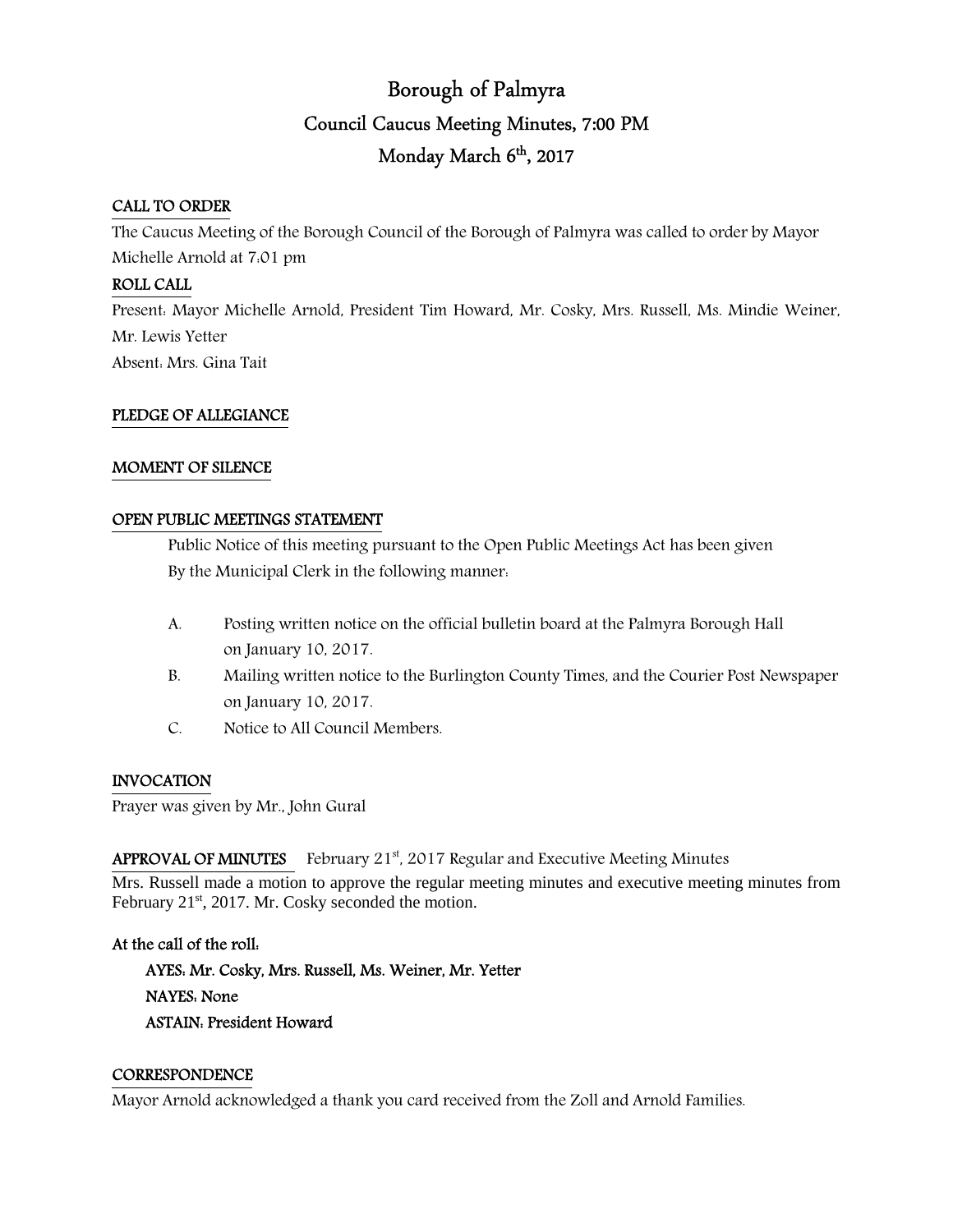#### PROCLAMATION

Mayor Arnold read a Proclamation declaring March  $12<sup>th</sup>$  thru March  $18<sup>th</sup>$ , 2017; Flood Safety Awareness Week, into the record

# BOROUGH OF PALMYRA Proclamation Declaring March 12<sup>th</sup> thru March 18<sup>th</sup>, 2017 Flood Safety Awareness Week

Whereas, emergency preparedness is a function of government, dependent upon the leadership of executive officers and the efforts of many career civil servants and volunteers, and;

Whereas, weather hazards can be extremely severe resulting in deaths, injuries, and extensive property damage, and;

Whereas, severe thunderstorms, that bring damaging winds, lightening, flashfloods and tornadoes, and floods frequent the spring and summer months, and have often placed in jeopardy lives and property, and;

Whereas, under the coordination of the National Weather Service with the strong support of the Borough of Palmyra Council, the Borough of Palmyra Office of Emergency Management, the Red Cross, a number of state and federal, and local volunteer agencies and businesses will be informing and educating the public on steps that should be taken to survive the severe weather hazards and the potential disasters that this spring and summer may bring, and;

Whereas, by taking reasonable precautions, the citizens of the Borough can reduce the loss of life and property and also decrease the effects of severe weather on our resources and economy;

Therefore, Let It Be Resolved that the Mayor and Borough Council of the Borough of Palmyra, do hereby proclaim March  $12^{th}$  –  $18^{th}$ , 2017, "Flood Safety Awareness Week".

I, Doretha R Jackson, Acting Municipal Clerk of the Borough of Palmyra, in the County of Burlington and State of New Jersey, hereby **CERTIFY** that the foregoing is a true copy of a Proclamation adopted by the Borough Council of the Borough of Palmyra at the meeting held March  $6<sup>th</sup>$ , 2017.

#### PROFESSIONAL UPDATES

David Gerkens, CGP & H is still recovering, his report will be forwarded to Mr. Gural who will forward it on to the governing body.

**John Hogue, ERM** – Mr. Hogue reported they were working on advancing the project on rt.  $\#73$ . The Access agreement has been signed with NAI, and they will all be back to work on the project March 20th, 2017. DEP will be issuing a check for \$40,000.00 to cover some additional remobilization costs from the grant fund. We have a permit which must be submitted this week to the County Soil Conservation District hopefully they can reviewed it Thursday so it should be approved in plenty of time for us to continue moving forward. John and Mayor Arnold will be going to the 30 Mayors/30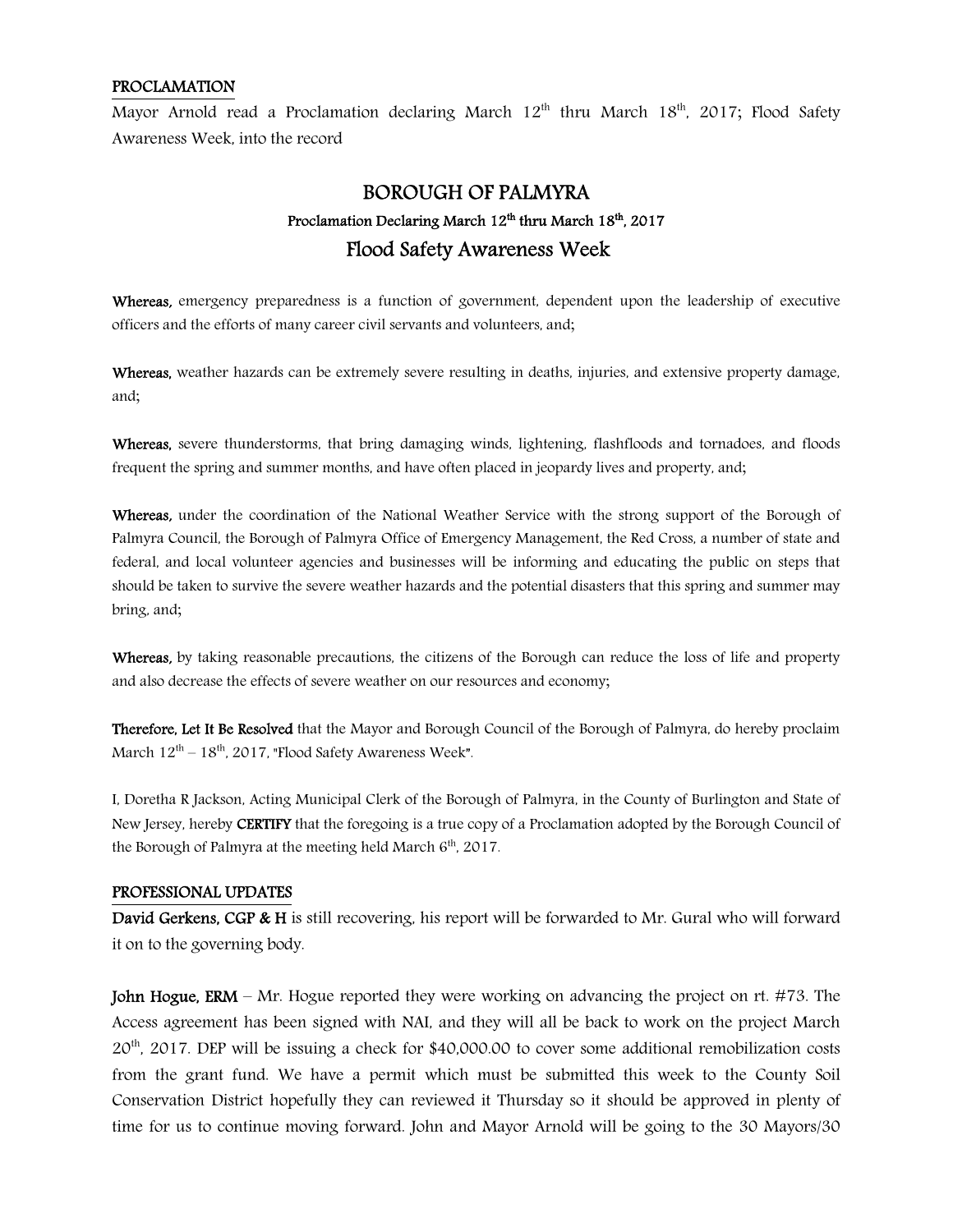Developers Networking Event and Mr. Hogue will be gathering some information, a poster and materials for them to take to the meeting.

William Kirchner, ERI – Mr. Kirchner reported he has spent a lot of time with the sewer dept. getting them registered online so they can file the required permits and reports. While continuing with the Harbour Drive evaluation, we noticed the counts were higher than we thought, therefor after some discussion with Mr. Gural and the Chief we felt it was warranted to do some addition traffic counts on Cinnaminson Avenue between Temple and Harbour, Cinnaminson Avenue between Broad and Temple, on Temple Avenue on the side where the Harbour comes out and two other places on Harbour Drive to gather some additional information. The cost of the proposal is \$3,000.00 and ERI will have that for you at next meeting. The survey of road conditions has not been updated for over three years; a lot of intersections are not in great condition however the middle of the street is good. We would like to update that map and detail it more. We also would like to take a look at the street signs on the streets, because some of our signs do not have the correct reflectivity. To do the mapping for the signs and the road conditions inventory, creating the maps and field work the cost is \$10,500.00 because they can be done at the same time. Mr. Gural stated the map will help us to prioritize the work we are doing and will help us determining which ones grants should be used for. Ms. Weiner asked Mr. Kirchner if he felt more grants would be available in the future. Mr. Kirchner indicated yes. Ms. Weiner asked if the worst roads that were on the list have been repaired. Mr. Kirchner indicated yes. Ms. Weiner asked why the list needed to be updated now. Mr. Kirchner indicated because the streets which were on the list before that were in fair condition need to be looked at to see what their currently condition is as the map was done three years ago and there have been changes since that time. Mayor Arnold indicated when applying for the various grants it is necessary to have the current condition of the road and we don't have that information as the maps are three years old.

Jay DeFelicis, Maser Consulting – Mr. DeFelicis stated to council that the bids for the Riverfront Park Project were rejected last month, a few changes were made to the design and the project is out to bid again, the bid now has two alternates. Bids are due back on March  $21<sup>st</sup>$ , 2017. Mr. DeFelicis also indicated that the companies which applied before have been allowed copies of the bid proposal at no cost. We would like to get the project started by April 15<sup>th</sup>, with the intent of having it completed between Memorial Day and the Fourth of July.

James Winckowski, CME Associates- Mr. Winckowski indicated they were waiting for a quote from the Burlington County Bridge Commission's contractor; it was received and is substantially higher than the bid quotes received earlier. We also met with Oxford Engineering who since November has entered into state contract for above ground storage tank insulations. At some point we have to enter into negotiations with the Burlington County Bridge Commission. Once it has been decided how we are to proceed the project can be awarded to either contractor or re-bid. In the next 30 days we should have an understanding of how the contract is to work. Additionally we have been working on a video surveillance project. We met with Mr. Gural and the Chief to go over the scope of the project to install surveillance cameras at all the public facilities, the parks etc. Currently we are meeting with vendors to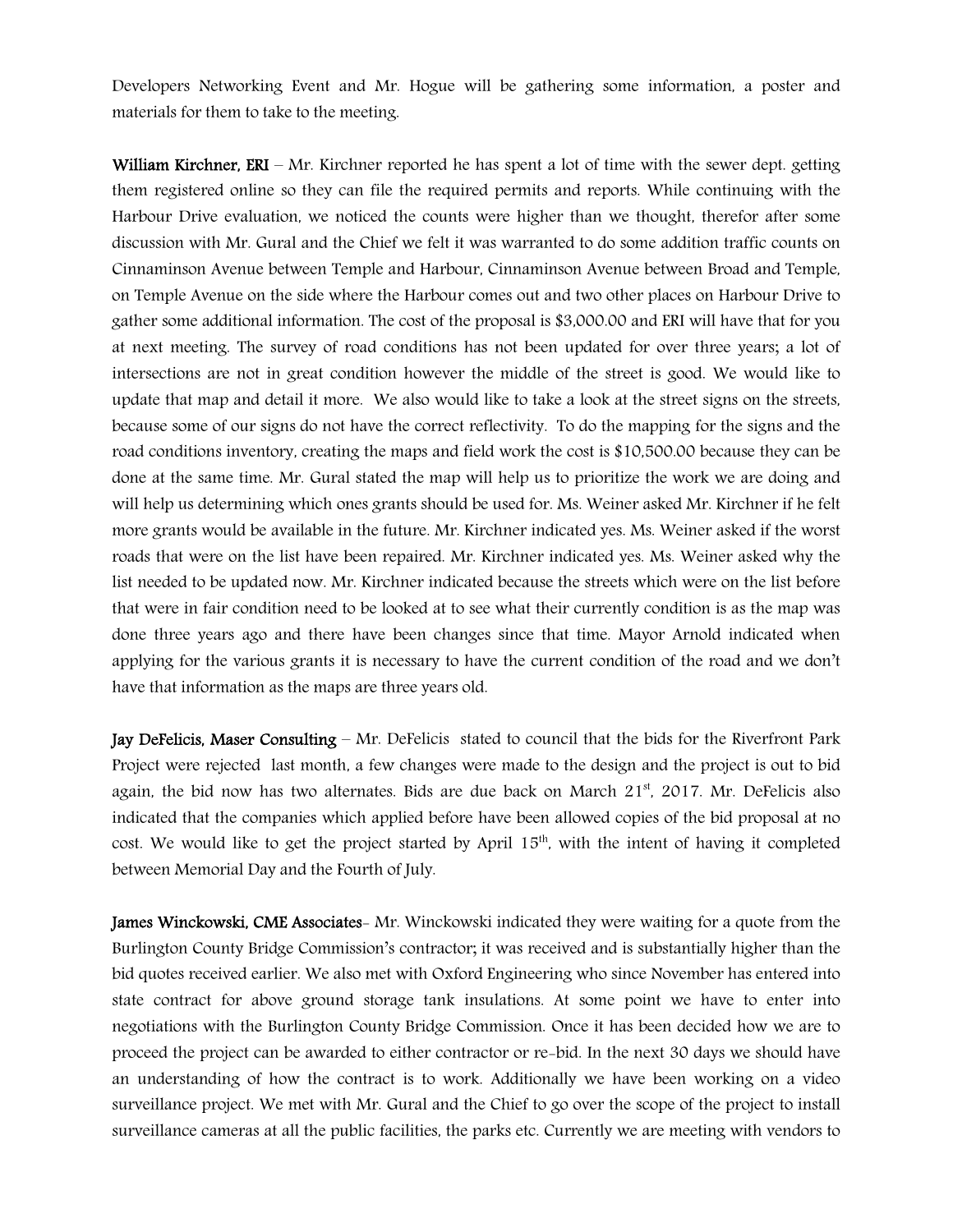determine if it can be done thru state contract or if it will have to go to bid. Mr. DeFelicis indicated he should have more information at the next meeting.

#### PUBLIC PORTION

.

This public portion is for discussion on professional updates, resolutions and ordinances listed on the agenda. Please sign in and state your name and address for the record. Council will give all comments appropriate consideration. Each citizen will be allotted up to five (5) minutes to speak, in order to allow everyone an opportunity to ask questions and express their opinions or concerns. Please direct all comments to the Mayor. Each citizen may only speak once during each public portion

Mr. Cosky made a motion to open the public portion, President Howard second the motion.

# All members present voted in favor of the motion

Mr. McElwee – Columbia Avenue -Mr. McElwee asked if the War Memorial would be included with the surveillance equipment when installed. Mayor indicated it was not mentioned however it will be included.

No one else from the public wishing to be heard, President Howard made a motion to close the public portion. Mrs. Russell seconded the motion.

All members present voted in favor of the motion.

# COMMUNITY SPOTLIGHT

Habitat for Humanity's Home Dedication at 320 W  $6<sup>th</sup>$  Street will be held on Friday, March 17<sup>th</sup> at 11:00 am.

30 Mayors/30 Developers Network Exchange is being held, March 15th, 2017 at Rowan College Mr. Gural and Mayor Arnold will be attending.

Burlington County is holding a shredding event on April 18<sup>th</sup>, 2017 at Rowan College in Mt. Laurel from 9:00 AM to 1:00 pm and May  $7<sup>th</sup>$ , 2017 at the Burlington County Landfill from 9:00 am to 1:00 pm.

The Historic Riverton Criterium is being held on June  $11<sup>th</sup>$ , 2017, it is a fundraising bike race, and the proceeds will be going to the Bread of Life Food Pantry in Palmyra.

April is child abuse prevention month, all the Tri-Borough Mayors will be signing proclamations. We will be meeting on April  $4<sup>th</sup>$ , 2017 to discuss the event and pinwheels will be placed in various areas as a reminder about preventing child abuse. Additional information will follow.

The League of Women Votes is holding a program Wednesday March 8<sup>th</sup>, 2017 at Shawnee High School at 8:00 and has asked the Mayor to attend regarding elected officials, interviews and sharing information with student populations

The Play "Thoroughly Modern Milly" is this weekend at the Palmyra High School.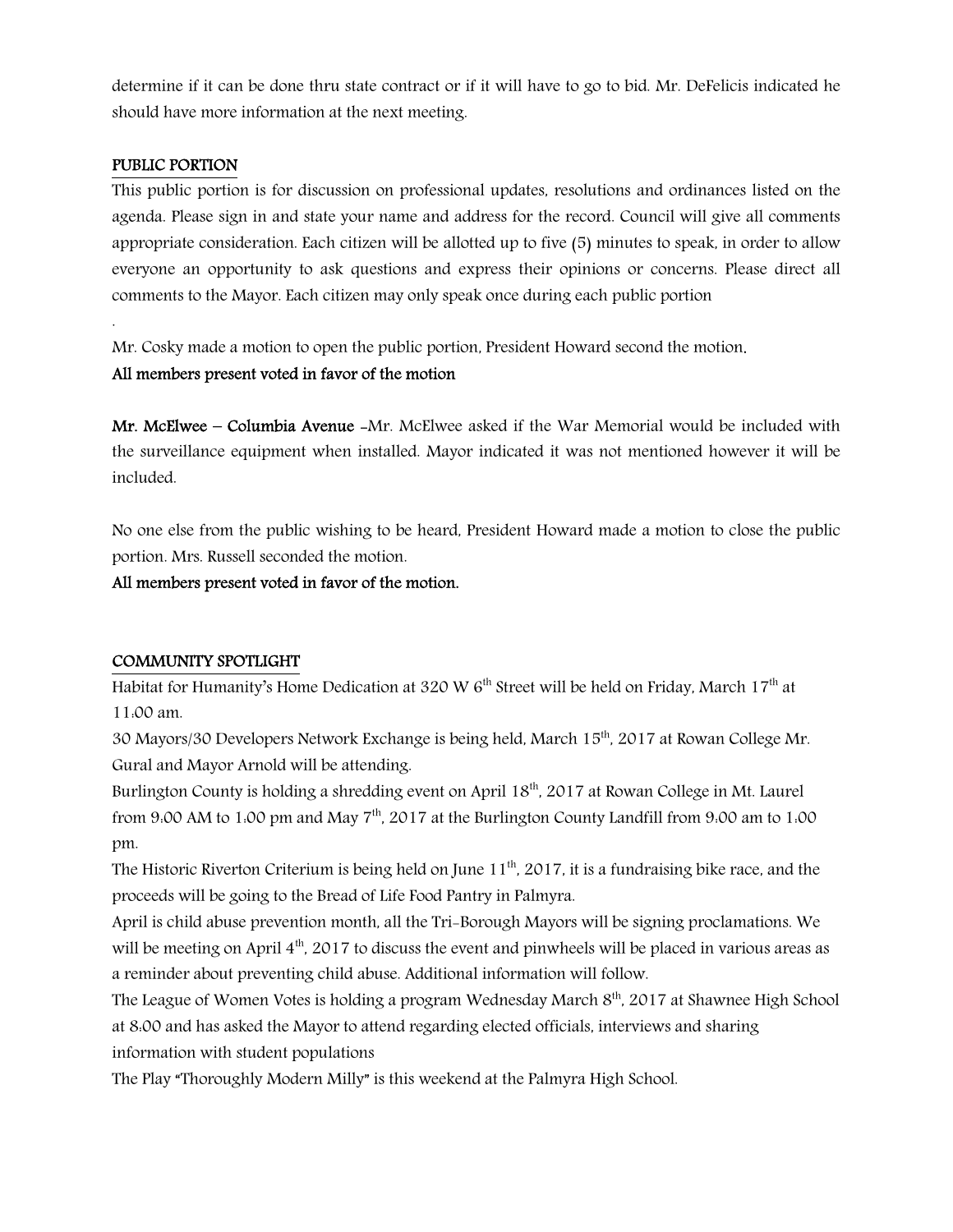The Community Center Program Board held for their first Friday event last week a Reflexology Seminar. They will be holding for its next first Friday event in April, Zac from Fresh Produce who will be giving some easy dinner plans, meeting are held at the community center.

#### DISCUSSION ITEMS

Chief Pearlman indicated we were considering giving out door stickers indicating No Soliciting which residents could place on their doors, which would indicate to solicitor's obtaining permits to solicit in our town that those particular residents do not wish to be solicited; therefore they should not be knocking on those doors. The stickers would be at no cost to the residents.

Mr. Gural indicated we would like to amend our current business travel advance/reimbursement policy to eliminate the advance disbursements which we currently give for travel and reimburse up to the amount approved when receipts are turned in.

Mr. Gural stated we are looking for a policy that would recognize all full time service for employees working at the Borough; giving service credit for all full-time employment worked at the Borough of Palmyra in the event of a separation of service. Mr. Gural will present a policy at next meeting for Council consideration.

Mayor Arnold indicated the New Jersey Conference of Mayors is being held in Atlantic City April  $26<sup>th</sup>$ thru April 28<sup>th</sup>, 2017. The Mayor is requesting approval for travel. The cost is \$325.00 for the three day registration, and additional cost for overnight stay. After discussion, a motion was made by Mr. Cosky to approve the Mayor's request. Mrs. Russell second the motion.

# At the call of the roll:

# AYES: Mr. Cosky, Mrs. Russell, Ms. Weiner, Mr. Yetter, President Howard NAYES: None

Council Committee Appointments were discussed and they will be staying the way they were listed in the previous meeting with no changes.

Mayor Arnold indicated she had spoken with Mr. Ventura from Tony's Barber Shop regarding the mural to be painted, wanting to get some of his ideas as to what he would like to see. Mayor Arnold also indicated the project is going to be a sort of quilt type painting showing different events with prominent people from our community. Mayor Arnold told Mr. Gural, she would be getting something out to him to post on our website so we may gather additional ideas. Mr. Ventura then suggested instead of having the painting, scaffolding, and the traffic coming and going thru the parking lot, trying to get the painting on the wall; maybe we could put the mural up like a canvas, in sections. Mr. Ventura is going to check into the cost involved with getting a canvas type of mural for the wall and get back to council with the cost. Council will continue to gather the content for the mural.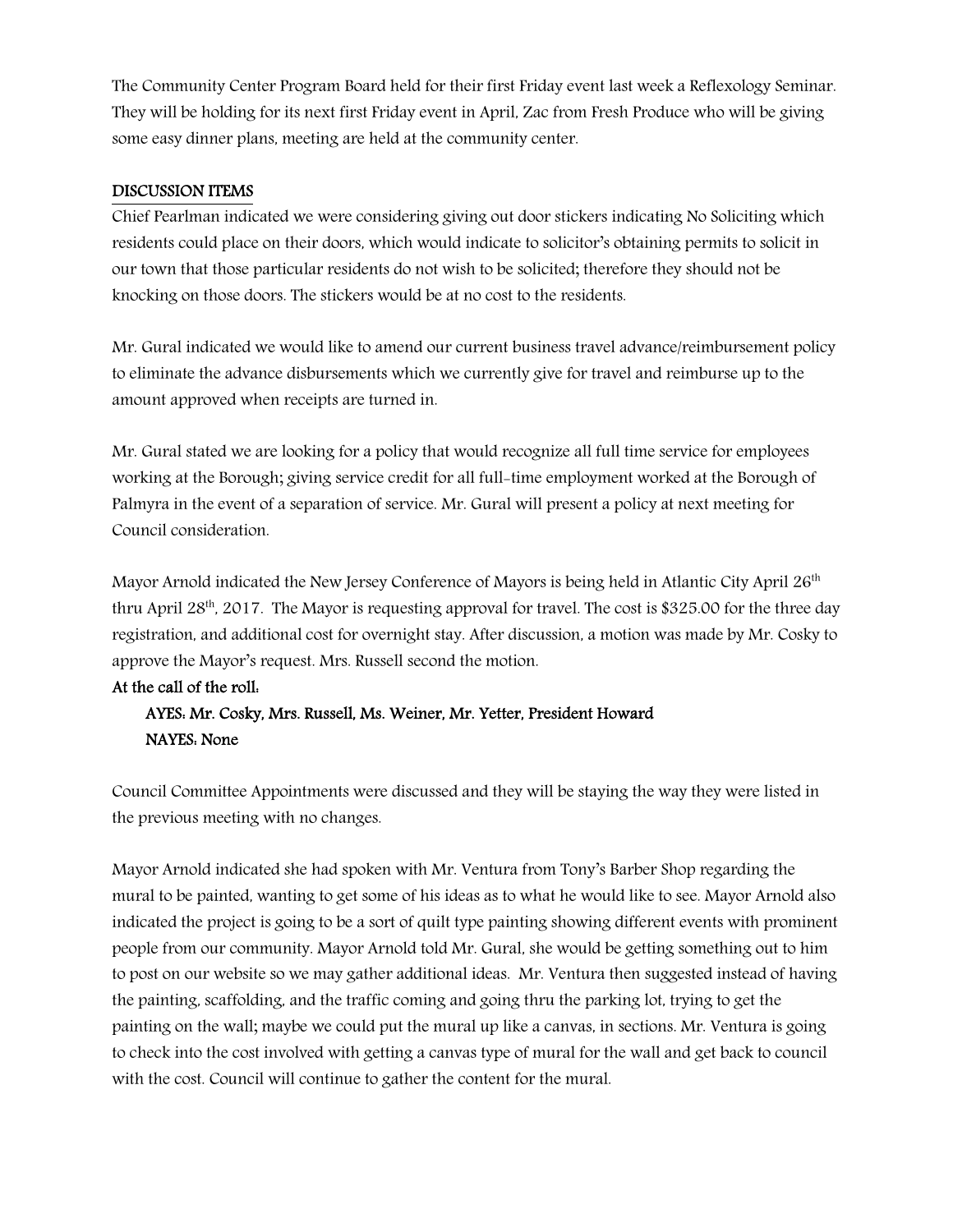Mr. Gural indicated the Borough had been approached by Crown Castle who represents A T & T., with a potential proposal for the tower. During our conversations with V Comm., our telecommunications consultant, the idea was suggested to construct a new tower in the Borough, on our property to generate additional revenue. Mr. Gural is working with our consultant and will get back to the governing body with additional information when received from V Comm., Mr. Villecco, regarding the feasibility of installing an additional tower in the Borough.

Mr. Gural requested permission to place the Public Works/ Sewer Superintendent help wanted add on the League of Municipalities website, as well as our own website. Council indicated yes.

# ADMINISTRATOR'S REPORT

Mr. Gural stated Habitat for Humanity is obtaining a title search, once complete and they have their next construction meeting, March 13<sup>th</sup>, they should be signing the contracts to purchase the property.

Mr. Gural indicating they are still working on the CERT Shared Service Agreement with Cinnaminson and Riverton. Mr. Rosenberg prepared a draft agreement which is being looked at by our JIF consultant, and we are fine tuning some of the details, and it should be ready soon.

Just a reminder for Council to set aside time to attend the JIF Elected Officials Seminar being held Wednesday, March 29<sup>th</sup>, 2017 at O'Connor's in Easthampton.

Mr. Gural indicated our computer password policy is being changed/updated, which is being required by JIF, and will require us to change our password every 90 days.

Mayor Arnold reminded Council that the Budget work session meeting is this Saturday March  $11^\mathrm{th}$ , 2017 at 8:00 A.M.

Mr. Gural stated that our Fair Share Housing obligation hearing is scheduled for May  $10^{th}$ , 2017, as a result of us signing the Fair Share Housing Agreement. The gap period is; in 1999 COAH (Council of Affordable Housing) failed to notify municipalities of their number of affordable home requirements for each of their communities. The agreement/settlement satisfies the Borough's requirement for the gap period. COAH is requiring us to build 116 low and moderate between now and 2025.

Mr. Gural indicated we again, due to the efforts of Tracy Kilmer, would be receiving the JIF 2016 Safety Incentive Award in the amount of \$1,975.00. The Annual Safety Kickoff Breakfast is being held April 4 th, 2017 at Indian Springs Country Club beginning at 8:30 am.

Mr. Gural also notified Borough Council that the resolution passed to accept the \$1,000.00 reimbursement for the Rehab Program due to short sale of 448 Delaware fell through.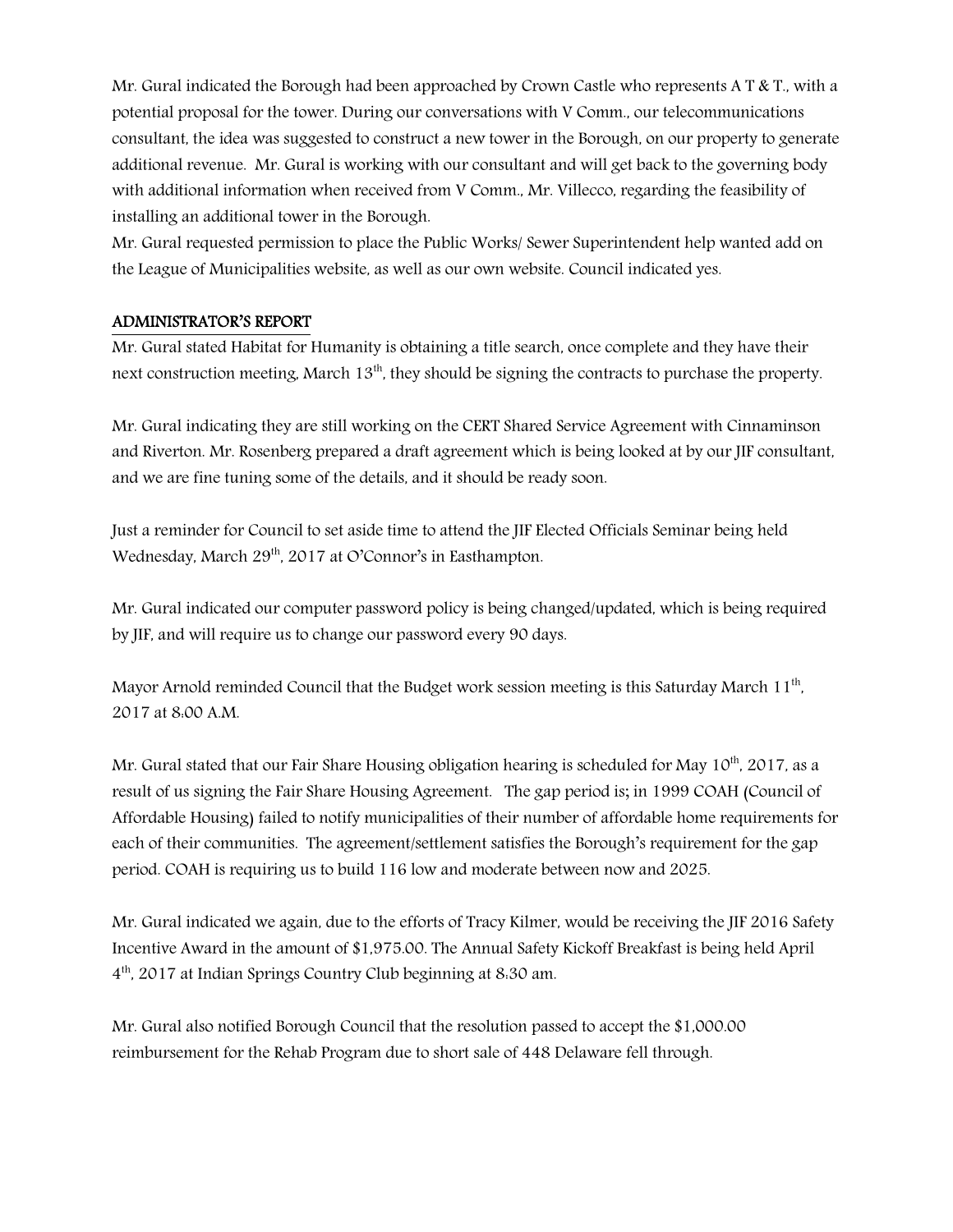#### COMMITTEE REPORTS

**Frank Cosky** indicated he will be having a meeting on March  $28<sup>th</sup>$ , 2017 at 5:00 pm with the construction committee. He had an opportunity to meet with Tracy Kilmer in the construction department and things are going well. Mr. Cosky also indicated he met with Tracy McGill, the court administrator, and things are going well with the new bail reform and the transition of the new prosecutors.

Lew Yetter stated the sewer department has not currently met, but will be meeting one day next week. Mr. Yetter indicated the Green Team did met with Loretta Kelly who wants us to be certified with Sustainable New Jersey, the committee indicated that is something they would be interested in doing at a later date, as currently they are busy with the budget process. Mr. Yetter also indicated for Palmyra Day they are going to set up a table and give away the free trees and some literature.

Bernadette Russell indicated she had met with Dave Austin to learn how the job works and how the Shade Tree Committee functions. She will be meeting with Tim and Dave to get an understanding of why the trees we are purchasing are not native/local to our region. Mrs. Russell also indicating she will be attending the Palmyra School Board meeting next week. The Communication committee has not yet met. Mrs. Russell indicated she need the dates of the meeting for the Homeowners Associations so that she could begin attending.

Mindie Weiner stated the Finance committee met last Friday and spoke about the upcoming budget meeting and how we could cut some costs. The Business and Community Development committee also met and we spoke in detail about the Farmers Market. A lot of ideas were given to us from Haddon Township and we have narrowed the dates to Thursdays at the Band Shell between 4:00 and 8:00 pm initially and to grow from there. Ms. Weiner asked Council if they are interested in pursuing that venture. Mr. Howard indicated it sounds like a great idea. Mayor Arnold indicated we need more information to move forward. More information will be coming from the committee.

President Timothy Howard indicated he will be scheduling a meeting with the Youth and Recreation committee next week. Mr. Howard stated he would like to include Mr. McGill in the Building and Grounds and the Youth and Recreation committee meetings as he seemed to have some good ideas. The PAL RIV AA Basketball team have a good season, children grade kindergarten thru 3rd grade received an official 76's Jerseys from the Jr. NBA. Mr. Howard also indicated that J-Dogs contacted him in regards to Palmyra Day and he forwarded him to the Mayor for additional information. Mayor Arnold also indicated that if people come into the Borough they can contact Marie Nagle regarding Palmyra Day information.

Mayor Michelle Arnold indicated she and Mrs. Tait would be getting together and talking about the schedules for public events. Mayor Arnold also indicated that OEM met last week and she had participated in the Read Across America Program with the 5<sup>th</sup> grade students at Charles Street School.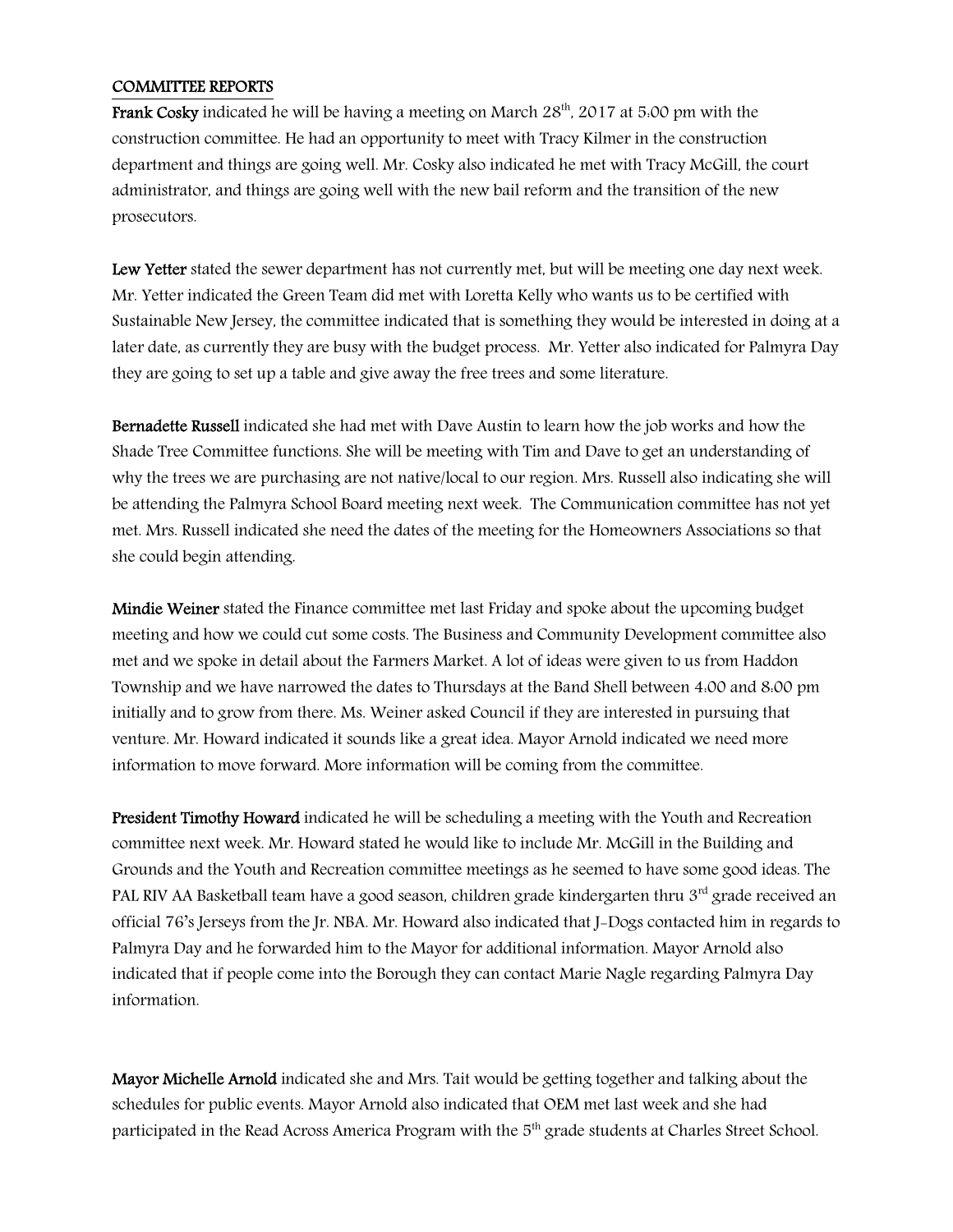Mayor Arnold stated the Public Safety Committee meeting tomorrow at 3:30 and the Fire Department will be attending to do a presentation for the new fire truck. Mayor Arnold also stated the April  $6^{\text{th}}$ , 2017 Habitat for Humanity will be hosting its  $2<sup>nd</sup>$  Annual Building Hope which she has been asked to attend, and Thursday March  $9<sup>th</sup>$ , 2017 is the General Advisory Committee for Community Development Programs meeting which she will be attending. Mayor Arnold also asked Council to let her know when they are holding committee meetings. She further indicated she is so glade the committees are working and working so hard, however remember you must come back to council for action as no one can move forward on anything without council approval, and "thank-you for all your efforts".

#### PUBLIC COMMENT

Please sign in and state your name and address for the record. Council will give all comments appropriate consideration. Each citizen will be allotted up to five (5) minutes to speak, in order to allow everyone an opportunity to ask questions and express their opinions or concerns. Please direct all comments to the Mayor. Each citizen may only speak once during each public portion.

Mrs. Russell made a motion to open the public portion. Mr. Cosky second the motion

### All members present voted in favor of the motion

Bob Rader - Harbour Drive - Mr. Rader ask if copies of the budget will be available before the budget meeting. Mr. Gural indicated not before the meeting but will be available at the meeting.

**Mr. McElwee – Columbia Avenue –** Mr. McElwee stated the Superintendent is retiring in Riverton there may be an opportunity for a shared service. McElwee asked if the fire dept. was going to be here on Saturday with a presentation regarding the fire truck. The Mayor indicated yes. Mr. McElwee asked why we need a fire truck at the cost of almost \$1,000,000.00. Ladders trucks are in Riverton, Cinnaminson, Maple Shade, Moorestown, Delran, Pennsauken and Riverside, why do we need to spend a million dollars for a ladder truck? Why can't this be put out for referendum to the public to see how the residents feel about it? Ms. Weiner indicated why can't we put it out for referendum and find out how the public feels about it. Mr. Gural indicated it would be too late to put it on the June primary ballot date, and if we wanted to get it in place for the general election in November we need to get started now. Also, our form of government does not allow for a binding referendum, it can be nonbinding. Mr. Rosenberg will look into it and get back to Borough Council.

Mrs. Veitenheimer – Rowland Street -Mrs. Veitenheimer asked "why do we need a new ladder truck with two ladder trucks within one mile of our town?' We need to hold down the tax payments. Ms. Veitenheimer also asked, why we are inviting outside food vendors in for Palmyra Day, why don't we use our local vendors and restaurants.

No one else from the public wishing to be heard, President Howard made a motion to close the public portion. Mrs. Russell second the motion.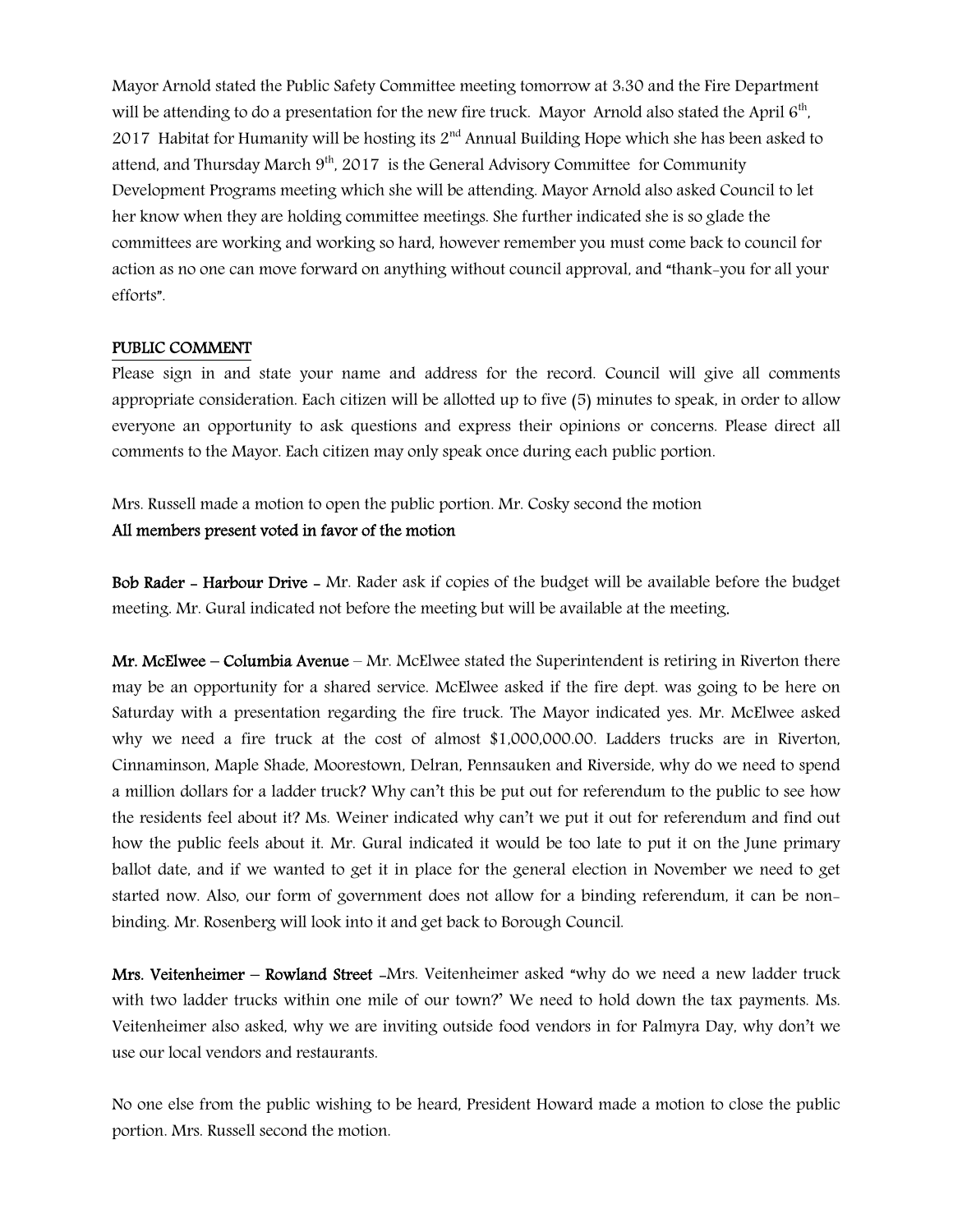#### All members present voted in favor of the motion.

#### MAYOR AND COUNCIL COMMENTS

Mr. Yetter stated he is going to start scheduling groups for the summer concert Series.

Mrs. Russell indicated she is so excited about all the positive things that are going on in town.

Mr. Cosky stated he is looking forward to the public safety committee meeting tomorrow and the budget meeting on Saturday.

Ms. Weiner had no comment

President Howard indicated he is looking forward to the budget process also and thanked Mr. Gural for all the efforts he has put in to make the budget process go so easy.

Mayor Arnold thanked everyone for coming and for all their efforts, she additionally thanked council for all their hard work on the various committees and indicated how great a job they were doing. Mayor Arnold also stated, "Be good neighbors and be kind to one another."

Mayor Arnold also stated we have several items for closed session and will be taking action after closed session.

Resolution 2017-86 Resolution Excluding the Public from Certain Meetings Pursuant To Section 8 of the Open Public Meeting Act C. 231 P. L. 1975.

Litigation, Contracts, Negotiations, Personnel

Mrs. Russell made a motion to approve Resolution 2017-86. President Howard second the motion. At the call of the roll:

 AYES: Mr. Cosky, Mrs. Russell, Ms. Weiner, Mr. Yetter, President Howard NAYES: None

Borough Council went into closed session at 8:56 pm

#### CLOSED SESSION

Mrs. Russell made a motion to open to the public. Mr. Cosky second the motion. All members present voted in favor of the motion

Council back in session at 9:48